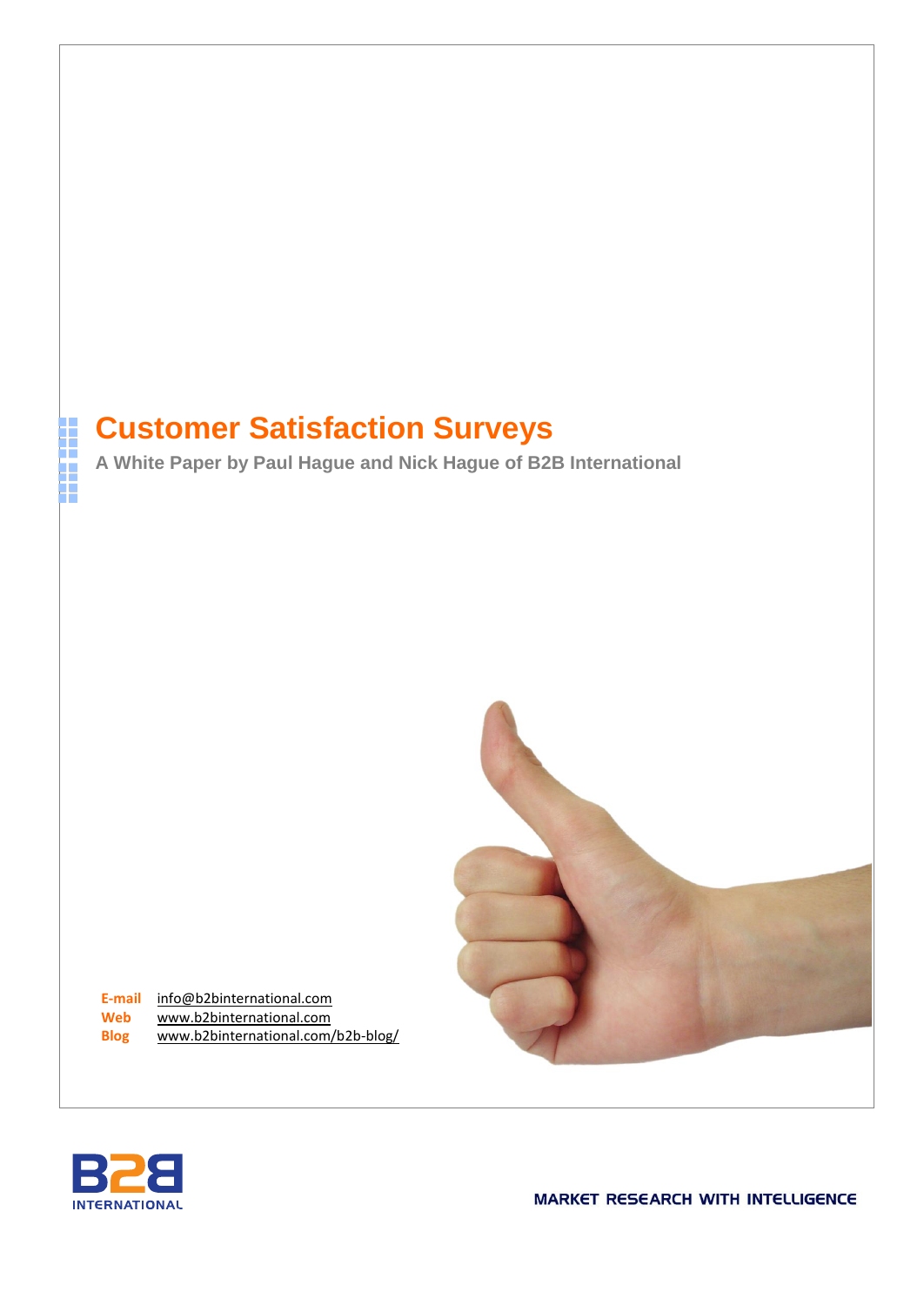**1**

# **WHY CUSTOMER SATISFACTION IS SO IMPORTANT**

It seems self evident that companies should try to satisfy their customers. Satisfied customers usually return and buy more, they tell other people about their experiences, and they may well pay a premium for the privilege of doing business with a supplier they trust. Statistics are bandied around that suggest that the cost of keeping a customer is only one tenth of winning a new one. Therefore, when we win a customer, we should hang on to them.

Why is it that we can think of more examples of companies failing to satisfy us rather than when we have been satisfied? There could be a number of reasons for this. When we buy a product or service, we expect it to be right. We don't jump up and down with glee saying "isn't it wonderful, it actually worked". That is what we paid our money for. Add to this our world of ever exacting standards. We now have products available to us that would astound our great grandparents and yet we quickly become used to them. The bar is getting higher and higher. At the same time our lives are ever more complicated with higher stress levels. Delighting customers and achieving high customer satisfaction scores in this environment is ever more difficult. And even if your customers are completely satisfied with your product or service, significant chunks of them could leave you and start doing business with your competition.

A market trader has a continuous finger on the pulse of customer satisfaction. Direct contact with customers indicates what he is doing right or where he is going wrong. Such informal feedback is valuable in any company but hard to formalise and control in anything much larger than a corner shop. For this reason surveys are necessary to measure and track customer satisfaction.

Developing a customer satisfaction programme is not just about carrying out a survey. Surveys provide the reading that shows where attention is required but in many respects, this is the easy part. Very often, major long lasting improvements need a fundamental transformation in the company, probably involving training of the staff, possibly involving cultural change. The result should be financially beneficial with less customer churn, higher market shares, premium prices, stronger brands and reputation, and happier staff. However, there is a price to pay for these improvements. Costs will be incurred in the market research survey. Time will be spent working out an action plan. Training may well be required to improve the customer service. The implications of customer satisfaction surveys go far beyond the survey itself and will only be successful if fully supported by the echelons of senior management.

There are six parts to any customer satisfaction programme:

- 1. Who should be interviewed?
- 2. What should be measured?
- 3. How should the interview be carried out?
- 4. How should satisfaction be measured?
- 5. What do the measurements mean?
- 6. How to use customer satisfaction surveys to greatest effect?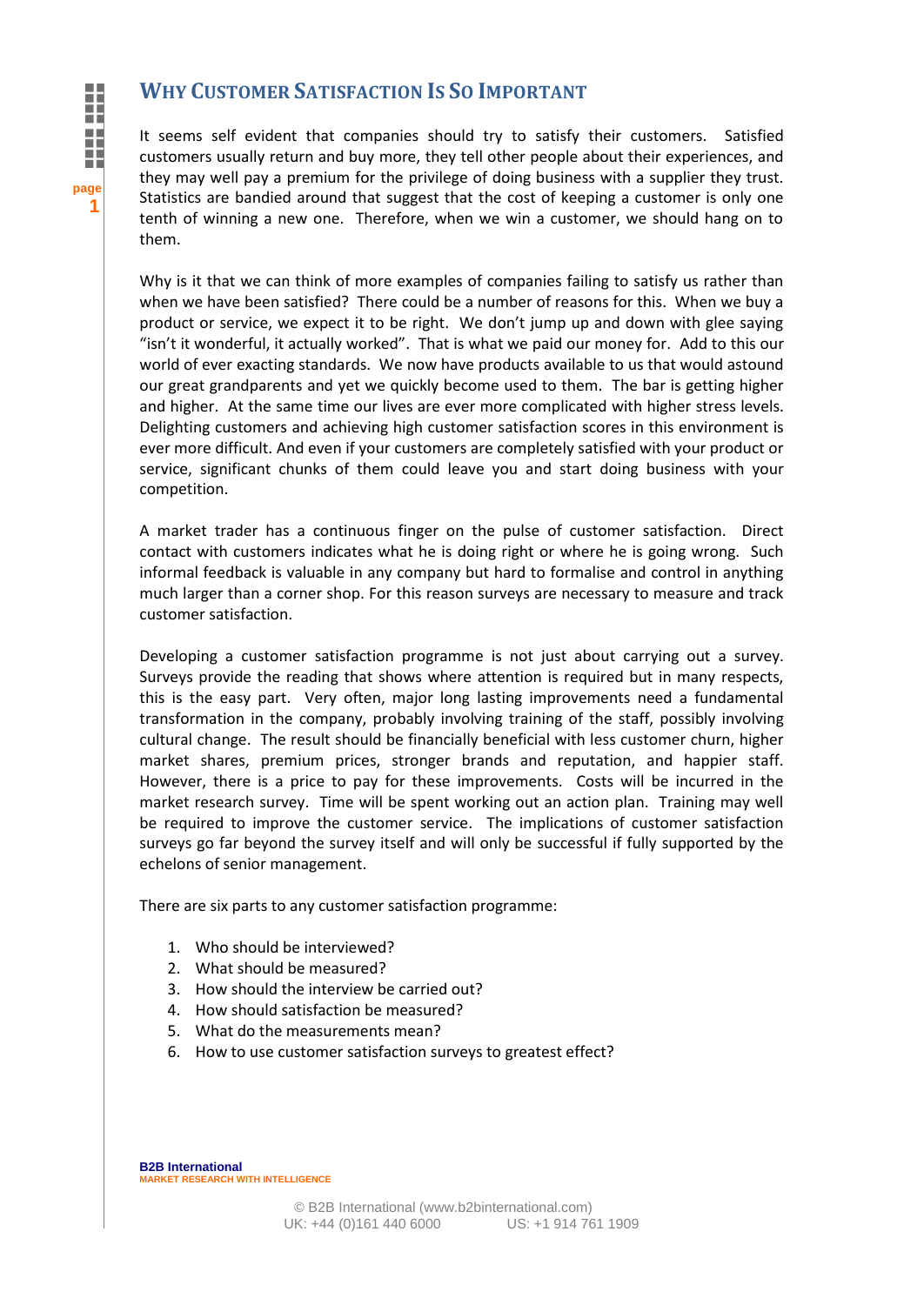### **WHO SHOULD BE INTERVIEWED?**

Some products and services are chosen and consumed by individuals with little influence from others. The choice of a brand of cigarettes is very personal and it is clear who should be interviewed to find out satisfaction with those cigarettes. But who should we interview to determine the satisfaction with breakfast cereal? Is it the person that buys the cereal (usually a parent) or the person that consumes it (often a child)? And what of a complicated buying decision in a business to business situation. Who should be interviewed in a customer satisfaction survey for a truck manufacturer – the driver, the transport manager, the general management of the company? In other business to business markets there may well be influences on the buying decision from engineering, production, purchasing, quality assurance, plus research and development. Because each department evaluates suppliers differently, the customer satisfaction programme will need to cover the multiple views.

The adage in market research that we turn to again and again is the need to ask the right question of the right person. Finding that person in customer satisfaction research may require a compromise with a focus on one person - the key decision maker; perhaps the transport manager in the example of the trucks. If money and time permit, different people could be interviewed and this may involve different interviewing methods and different questions.

The traditional first in line customer is an obvious candidate for measuring customer satisfaction. But what about other people in the channel to market? If the products are sold through intermediaries, we are even further from our customers. A good customer satisfaction program will include at least the most important of these types of channel customers, perhaps the wholesalers as well as the final consumers.

One of the greatest headaches in the organisation of a business to business customer satisfaction survey is the compilation of the sample frame – the list from which the sample of respondents is selected. Building an accurate, up-to-date list of customers, with telephone numbers and contact details is nearly always a challenge. The list held by the accounts department may not have the contact details of the people making the purchasing decision. Large businesses may have regionally autonomous units and there may be some fiefdom that says it doesn't want its customers pestered by market researchers. The sales teams' Christmas card lists may well be the best lists of all but they are kept close to the chest of each sales person and not held on a central server. Building a good sample frame nearly always takes longer than was planned but it is the foundation of a good customer satisfaction survey.

Customer satisfaction surveys are often just that – surveys of customers without consideration of the views of lost or potential customers. Lapsed customers may have stories to tell about service issues while potential customers are a good source of benchmark data on the competition. If a survey is to embrace non-customers, the compilation of the sample frame is even more difficult. The quality of these sample frames influences the results more than any other factor since they are usually outside the researchers' control. The questionnaire design and interpretation are within the control of the researchers and these are subjects where they will have considerable experience.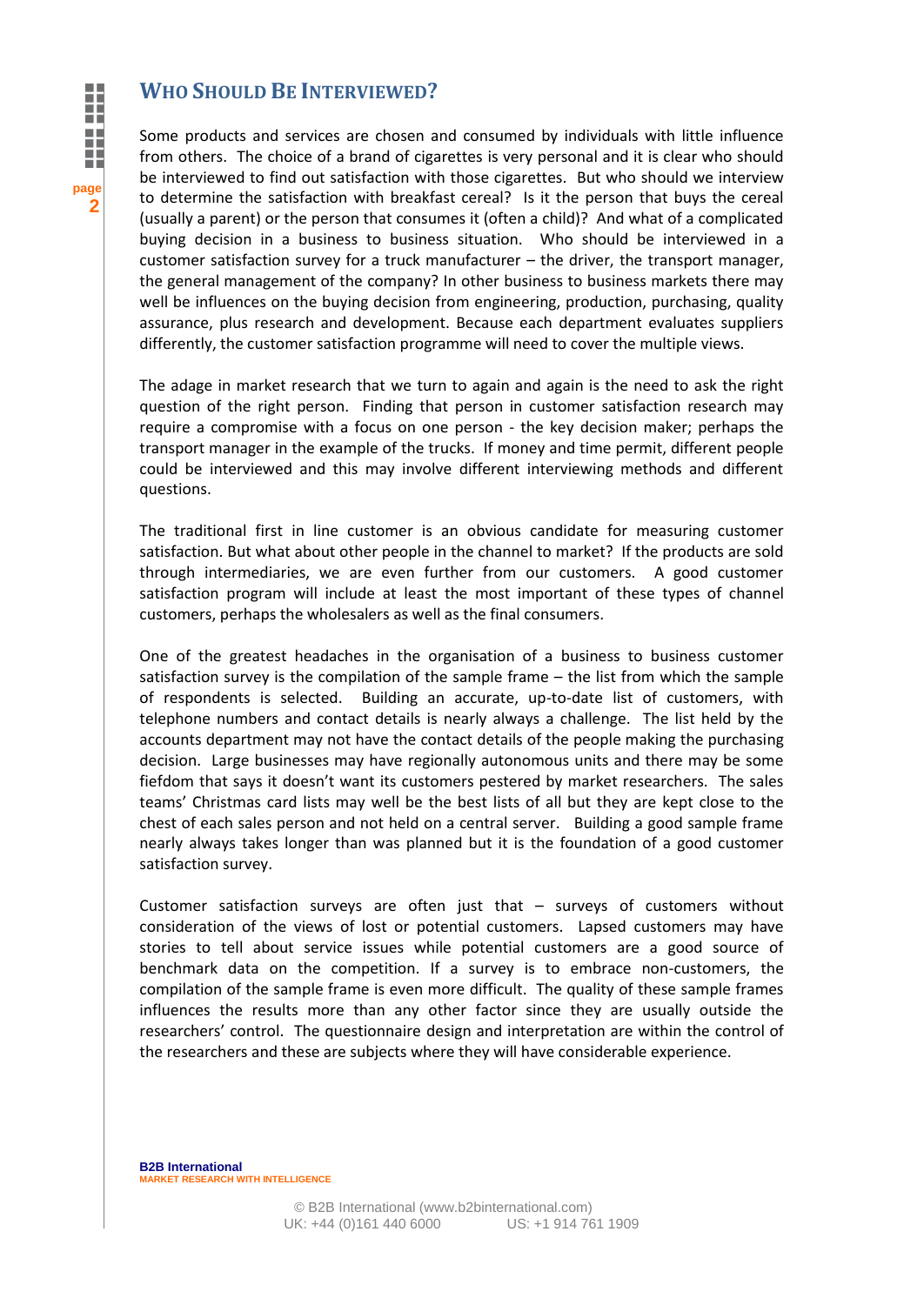# **WHAT SHOULD BE MEASURED?**

In customer satisfaction research we seek the views of respondents on a variety of issues that will show how the company is performing and how it can improve. This understanding is obtained at a high level ("how satisfied are you the ABC Ltd overall?") and at a very specific level ("how satisfied are you with the clarity of invoices?").

High level issues are included in most customer satisfaction surveys and they could be captured by questions such as:

- What is your overall satisfaction with ABC Ltd?
- How likely or unlikely are you to buy from ABC Ltd again?  $\bullet$
- How likely or unlikely would you be to recommend ABC Ltd to a friend or colleague?

It is at the more specific level of questioning that things become more difficult. Some issues are of obvious importance and every supplier is expected to perform to a minimum acceptable level on them. These are the hygiene factors. If a company fails on any of these issues they would quickly lose market share or go out of business. An airline must offer safety but the level of in-flight service is a variable. These variables such as in-flight service are often the issues that differentiate companies and create the satisfaction or dissatisfaction.

Working out what questions to ask at a detailed level means seeing the world from the customers' points of view. What do they consider important? These factors or attributes will differ from company to company and there could be a long list. They could include the following:

| <b>Attribute Area</b>          | <b>Examples</b>                                                                                                                                                                                                                                                                       |
|--------------------------------|---------------------------------------------------------------------------------------------------------------------------------------------------------------------------------------------------------------------------------------------------------------------------------------|
| About the product              | <b>Quality</b> of the product<br><b>Length</b> of life of the product<br>Design of the product<br><b>Consistency</b> of quality<br>Range of products<br>Processibility of the product                                                                                                 |
| <b>About delivery</b>          | Delivery on time<br>Speed of delivery                                                                                                                                                                                                                                                 |
| <b>About staff and service</b> | <b>Courtesy</b> from sales staff<br>Representative's availability<br>Representative's knowledge<br>Reliability of returning calls<br>Friendliness of the sales staff<br>Complaint resolution<br><b>Responsiveness to enquiries</b><br>After sales service<br><b>Technical service</b> |
| About the company              | Reputation of the company<br><b>Ease</b> of doing business<br>Invoice clarity<br>Invoices on time                                                                                                                                                                                     |
| <b>About price</b>             | Market price<br>Total cost of use<br>Value for money                                                                                                                                                                                                                                  |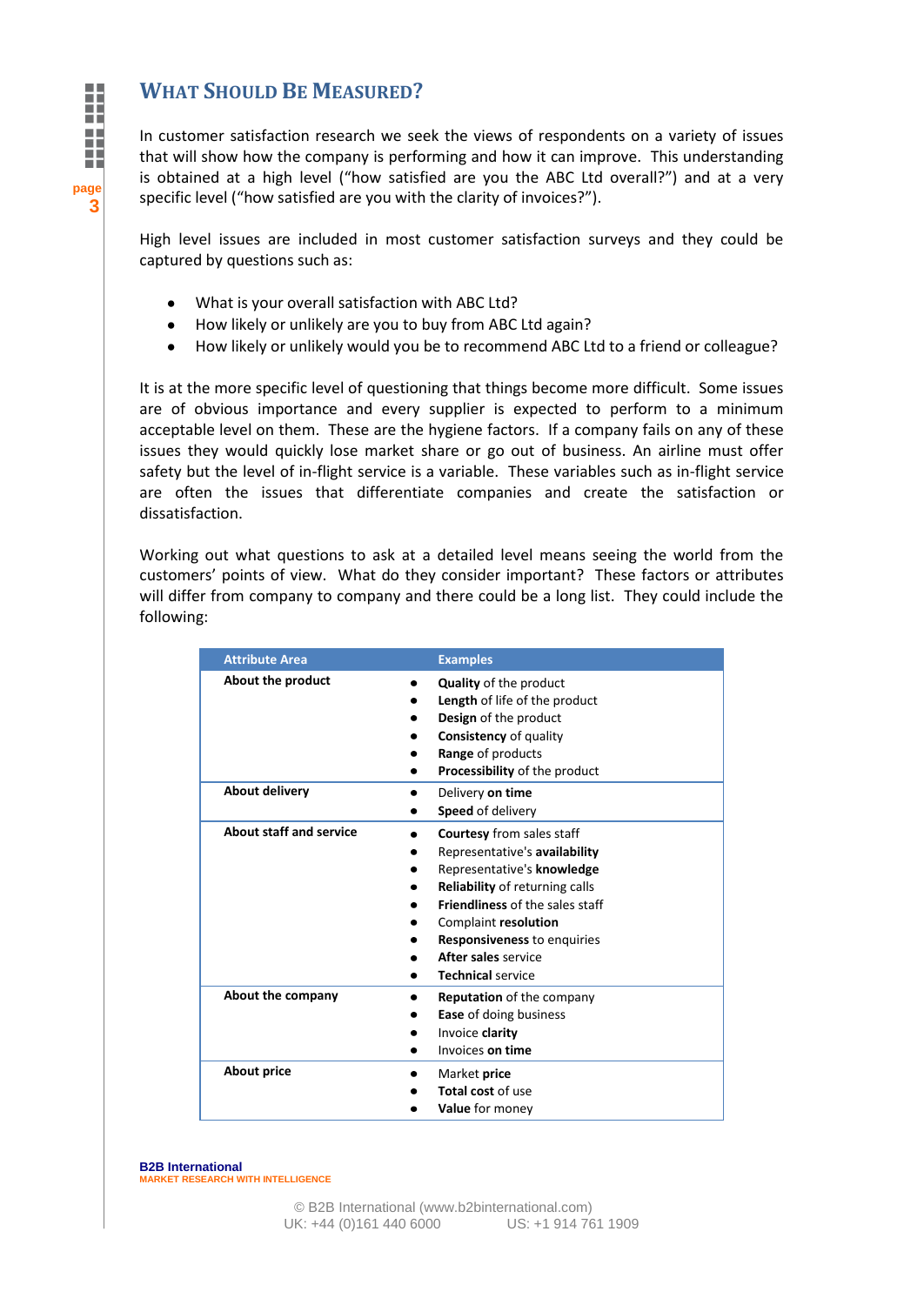The list is not exhaustive by any means. There is no mention above of environmental issues, sales literature, frequency of representatives' calls or packaging. Even though the attributes are deemed specific, it is not entirely clear what is meant by "product quality" or "ease of doing business". Cryptic labels that summarise specific issues have to be carefully chosen for otherwise it will be impossible to interpret the results.

Customer-facing staff in the research-sponsoring organisation will be able to help at the early stage of working out which attributes to measure. They understand the issues, they know the terminology and they will welcome being consulted. Internal focus groups with the sales staff will prove highly instructive. This internally generated information may be biased, but it will raise most of the general customer issues and is readily available at little cost.

It is wise to cross check the internal views with a small number of depth interviews with customers. Half a dozen may be all that is required.

When all this work has been completed a list of attributes can be selected for rating.

# **HOW SHOULD THE INTERVIEW BE CARRIED OUT?**

**page**

**4**

Ï

There are some obvious indicators of customer satisfaction beyond survey data. Sales volumes are a great acid test but they can rise and fall for reasons other than customer satisfaction. Customer complaints say something but they may reflect the views of a vociferous few. Unsolicited letters of thanks; anecdotal feedback via the salesforce are other indicators. These are all worthwhile indicators of customer satisfaction but on their own they are not enough. They are too haphazard and provide cameos of understanding rather than the big picture. Depth interviews and focus groups could prove very useful insights into customer satisfaction and be yet another barometer of performance. However, they do not provide benchmark data. They do not allow the comparison of one issue with another or the tracking of changes over time. For this, a quantitative survey is required.

The tool kit for measuring customer satisfaction boils down to three options, each with their advantages and disadvantages. The tools are not mutually exclusive and a self-completion element could be used in a face to face interview. So too a postal questionnaire could be preceded by a telephone interview that is used to collect data and seek co-operation for the self-completion element.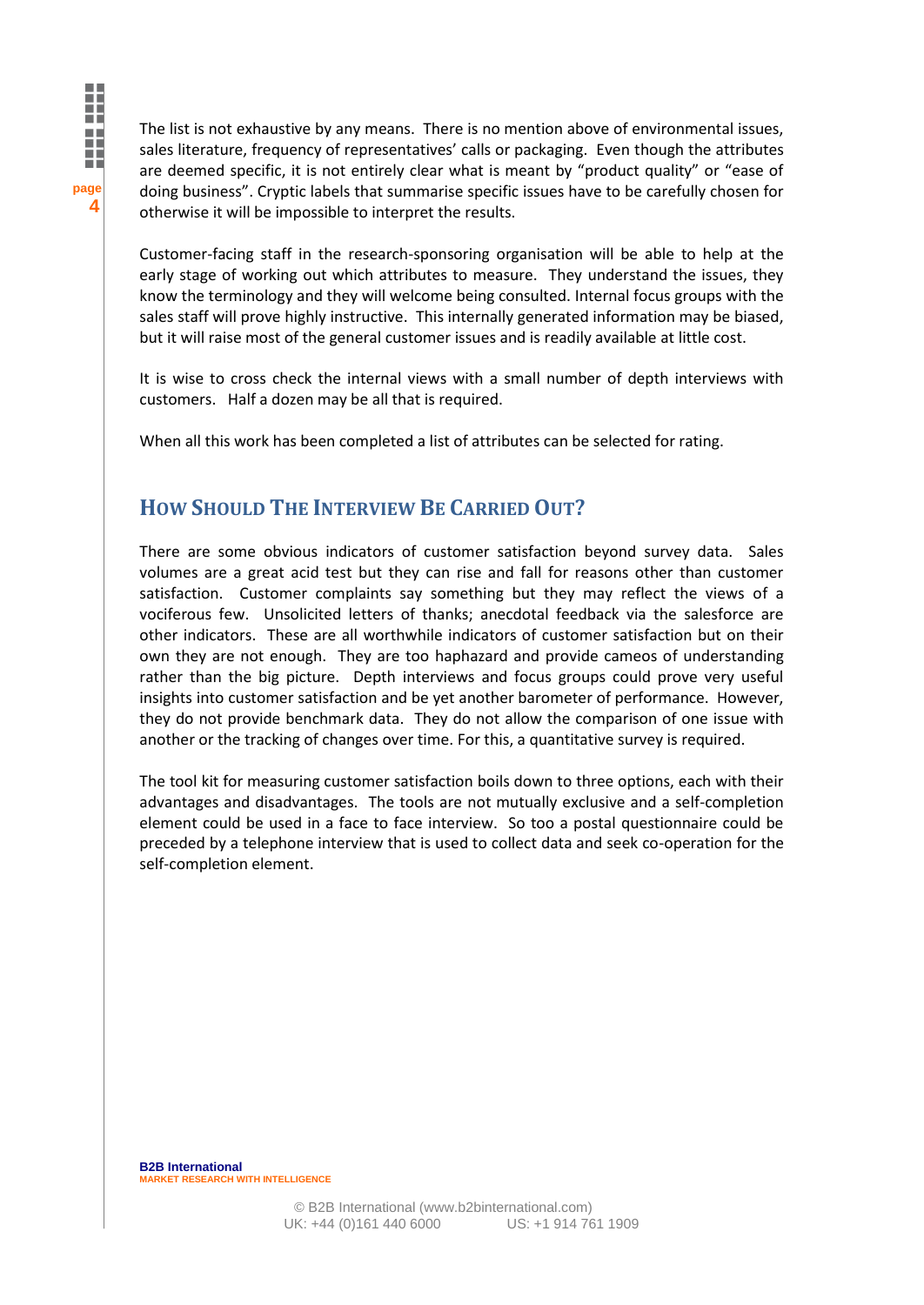| <b>Tools</b>                                | <b>Advantages</b>                                                                                                                                                                                                                                           | <b>Disadvantages</b>                                                                                                                                                                                                   | <b>Typical applications</b>                                                                                                                                                                                                                                                                                                     |
|---------------------------------------------|-------------------------------------------------------------------------------------------------------------------------------------------------------------------------------------------------------------------------------------------------------------|------------------------------------------------------------------------------------------------------------------------------------------------------------------------------------------------------------------------|---------------------------------------------------------------------------------------------------------------------------------------------------------------------------------------------------------------------------------------------------------------------------------------------------------------------------------|
| <b>Postal</b><br>surveys (or<br>e-research) | Easy for a DIY<br>$\bullet$<br>researcher to<br>administer<br>Low cost<br>Respondents can<br>complete in a time to<br>suit them<br>Easy to complete scalar<br>questions<br>Visual explanations can<br>be provided                                           | Low response rates<br>Poor response to open<br>ended questions<br>Misunderstanding of<br>questions can not be<br>rectified by an<br>interviewer<br>Attracts response from<br>٠<br>complainers or the very<br>satisfied | Where there is a strong<br>$\bullet$<br>relationship with the<br>subject (e.g. new car<br>and new home buyer<br>surveys)<br>Where there is a strong<br>relationship with the<br>company (key supplier<br>surveys, employee<br>attitude surveys)<br>Where people feel<br>٠<br>obliged to fill it in (e.g.<br>utilities research) |
| Face-to-<br>face<br>interviews              | Ability to build rapport<br>$\bullet$<br>and hold the<br>respondent longer<br>Queries can be<br>٠<br>answered<br>Show cards can be<br>used<br>Good response to open<br>ended questions<br>Can ask respondent to<br>self complete tedious<br>scalar response | Expensive for a<br>$\bullet$<br>geographically<br>dispersed population<br>Takes longer to carry<br>out the fieldwork<br>because of the logistics                                                                       | For key customers<br>$\bullet$<br>Where customers are<br>tightly grouped<br>geographically<br>Where the subject is<br>complicated or lengthy                                                                                                                                                                                    |
| <b>Telephone</b><br>interviews              | Low cost<br>High control of<br>$\bullet$<br>interviewer standards<br>High control of sample<br>Easy to ask for ratings<br>using simple scales<br>Quick turnaround of<br>fieldwork                                                                           | <b>Tedious for</b><br>respondents when<br>there are dozens of<br>attributes to rate<br>Some consumers are<br>٠<br>hard to access by<br>phone<br>Cannot show<br>explanatory visuals                                     | Used widely in all types<br>٠<br>of business to business<br>surveys                                                                                                                                                                                                                                                             |

When planning the fieldwork, there is likely to be a debate as to whether the interview should be carried out without disclosing the identity of the sponsor. If the questions in the survey are about a particular company or product, it is obvious that the identity has to be disclosed. When the survey is carried out by phone or face to face, co-operation is helped if an advance letter is sent out explaining the purpose of the research. Logistically this may not be possible in which case the explanation for the survey would be built into the introductory script of the interviewer.

If the survey covers a number of competing brands, disclosure of the research sponsor will bias the response. If the interview is carried out anonymously, without disclosing the sponsor, bias will result through a considerably reduced strike rate or guarded responses. The interviewer, explaining at the outset of the interview that the sponsor will be disclosed at the end of the interview, usually overcomes this.

**B2B International MARKET RESEARCH WITH INTELLIGENCE** 

**page**

**5**

l

m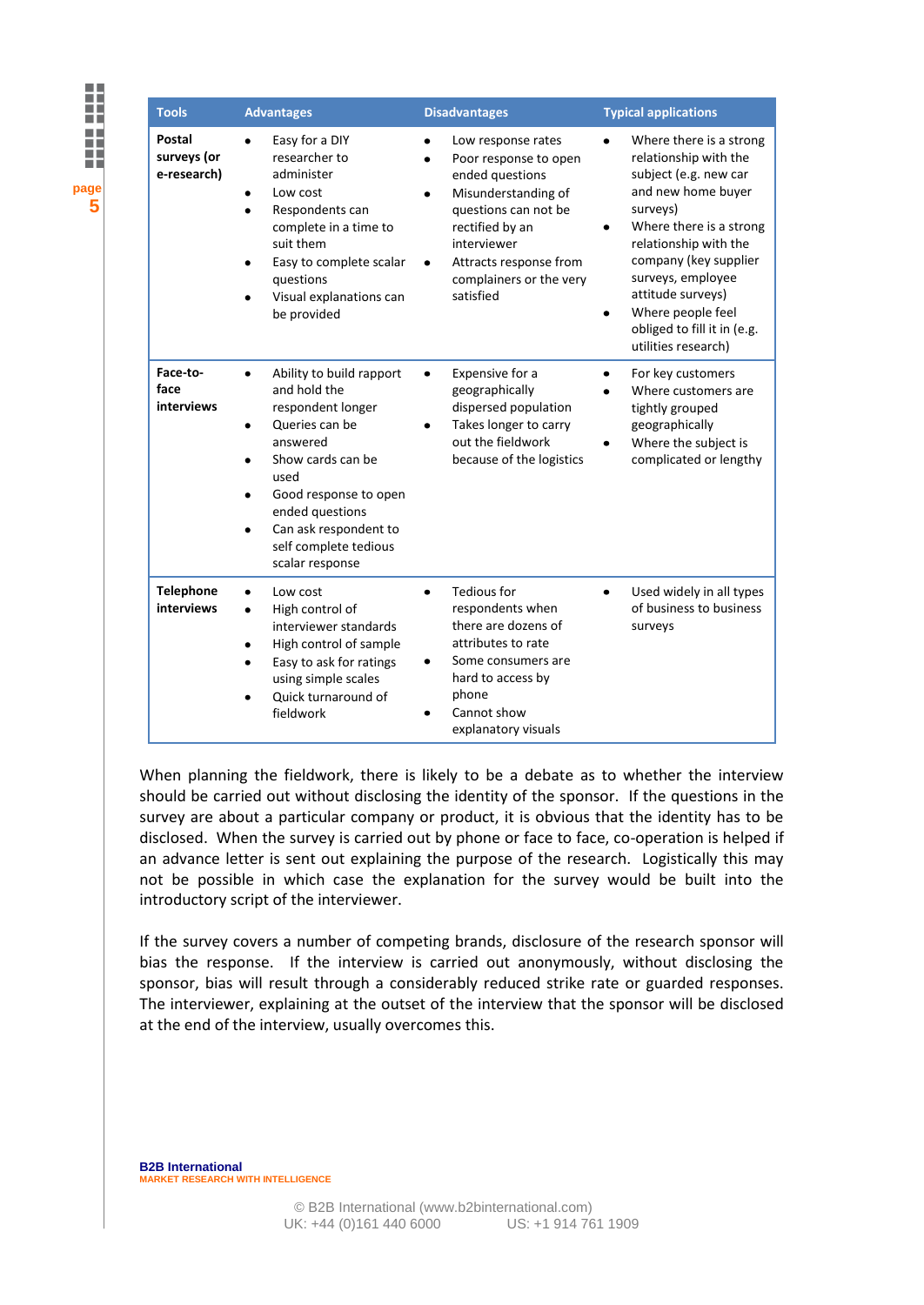### **HOW SHOULD SATISFACTION BE MEASURED?**

Customers express their satisfaction in many ways. When they are satisfied, they mostly say nothing but return again and again to buy or use more. When asked how they feel about a company or its products in open-ended questioning they respond with anecdotes and may use terminology such as delighted, extremely satisfied, very dissatisfied etc. Collecting the motleys variety of adjectives together from open ended responses would be problematical in a large survey. To overcome this problem market researchers ask people to describe a company using verbal or numeric scales with words that measure attitudes.

People are used to the concept of rating things with numerical scores and these can work well in surveys. Once the respondent has been given the anchors of the scale, they can readily give a number to express their level of satisfaction. Typically, scales of 5, 7 or 10 are used where the lowest figure indicates extreme dissatisfaction and the highest shows extreme satisfaction. The stem of the scale is usually quite short since a scale of up to 100 would prove too demanding for rating the dozens of specific issues that are often on the questionnaire.

Measuring satisfaction is only half the story. It is also necessary to determine customers' expectations or the importance they attach to the different attributes, otherwise resources could be spent raising satisfaction levels of things that do not matter. The measurement of expectations or importance is more difficult than the measurement of satisfaction. Many people do not know or cannot admit, even to themselves, what is important. Can I believe someone who says they bought a Porsche for its "engineering excellence"? Consumers do not spend their time rationalising why they do things, their views change and they may not be able to easily communicate or admit to the complex issues in the buying argument.

The same interval scales of words or numbers are often used to measure importance  $-5$ , 7 or 10 being very important and 1 being not at all important. However, most of the issues being researched are of some importance for otherwise they would not be considered in the study. As a result, the mean scores on importance may show little differentiation between the vital issues such as product quality, price and delivery and the nice to have factors such as knowledgeable representatives and long opening hours. Ranking can indicate the importance of a small list of up to six or seven factors but respondents struggle to place things in rank order once the first four or five are out of the way. It would not work for determining the importance of 30 attributes.

As a check against factors that are given a "stated importance" score, researchers can statistically calculate (or "derive") the importance of the same issues. Derived importance is calculated by correlating the satisfaction levels of each attribute with the overall level of satisfaction. Where there is a high link or correlation with an attribute, it can be inferred that the attribute is driving customer satisfaction. Deriving the importance of attributes can show the greater influence of softer issues such as the friendliness of the staff or the power of the brand – things that people somehow cannot rationalise or admit to in a "stated" answer.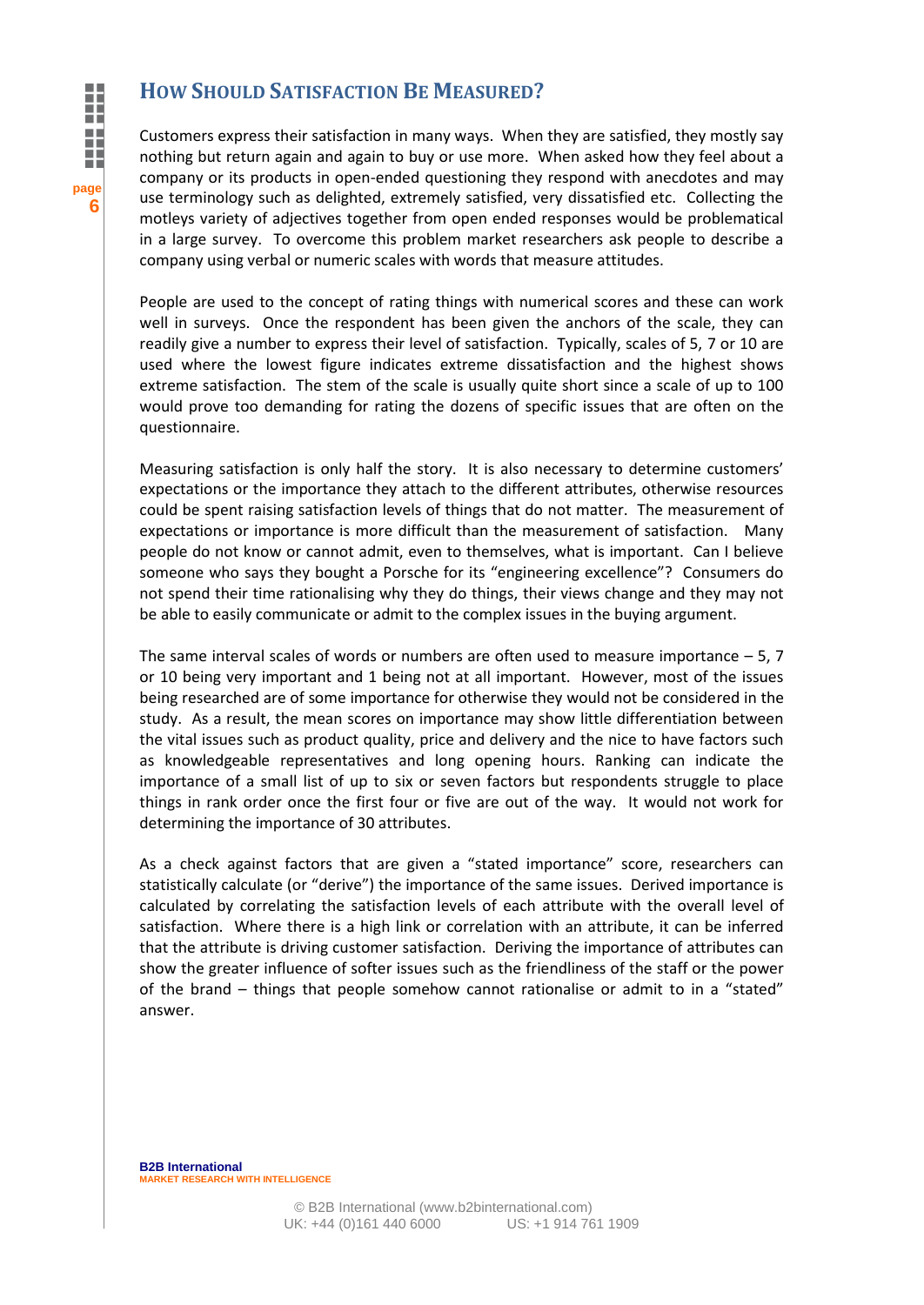# **WHAT DO THE MEASUREMENTS MEAN?**

The scores that are achieved in customer satisfaction surveys are used to create a customer satisfaction index or CSI. There is no single definition of what comprises a customer satisfaction index. Some use only the rating given to overall performance. Some use an average of the two key measurements - overall performance and the intention to re-buy (an indication of loyalty). Yet others may bring together a wider basket of issues to form a CSI.

The average or mean score of satisfaction given to each attribute provides a league table of strengths and weaknesses. As a guide, the following interpretation can be made of scores from many different customer satisfaction surveys:

| <b>Scores</b>                    | <b>What This Means</b>                                                                                                                                                                                                          |  |
|----------------------------------|---------------------------------------------------------------------------------------------------------------------------------------------------------------------------------------------------------------------------------|--|
| Mean scores of over 8 out of 10  | Market leader, excellent supplier                                                                                                                                                                                               |  |
| Mean scores of 7 to 8 out of 10  | Adequate but needs attention                                                                                                                                                                                                    |  |
| Mean scores of below 7 out of 10 | Serious cause for concern. Company will almost<br>certainly be losing market share<br>(except for the score given to price $-$ here a high<br>satisfaction score may mean that the company is<br>selling the product too cheap) |  |

Someone once told me that the half way point in a marathon is 22 miles. Given the fact that a marathon is 26.2 miles it seemed that their maths was awry. Their point was that it requires as much energy to run the last 4.2 miles as it does the first 22. The same principle holds in the marathon race of customer satisfaction. The half way point is not a mean score of 5 out of 10 but 8 out of 10. Improving the mean score beyond 8 takes as much energy as it does to get to 8 and incremental points of improvement are hard to achieve.

Other researchers prefer to concentrate on the "top box" responses – those scores of 4 or 5 out of 5 – the excellent or very good ratings. It is argued that these are the scores that are required to create genuine satisfaction and loyalty. In their book 'The Service Profit Chain', Heskett, Sasser and Schlesinger argue that a rating of 9 or 10 out of 10 is required on most of the key issues that drive the buying decision. If suppliers fail to achieve such high ratings, customers show indifference and will shop elsewhere. Capricious consumers are at risk of being wooed by competitors, readily switching suppliers in the search for higher standards. The concept of the zone of loyalty, zone of indifference and zone of defection as suggested by the three Harvard professors is illustrated below in diagram 1 (overleaf):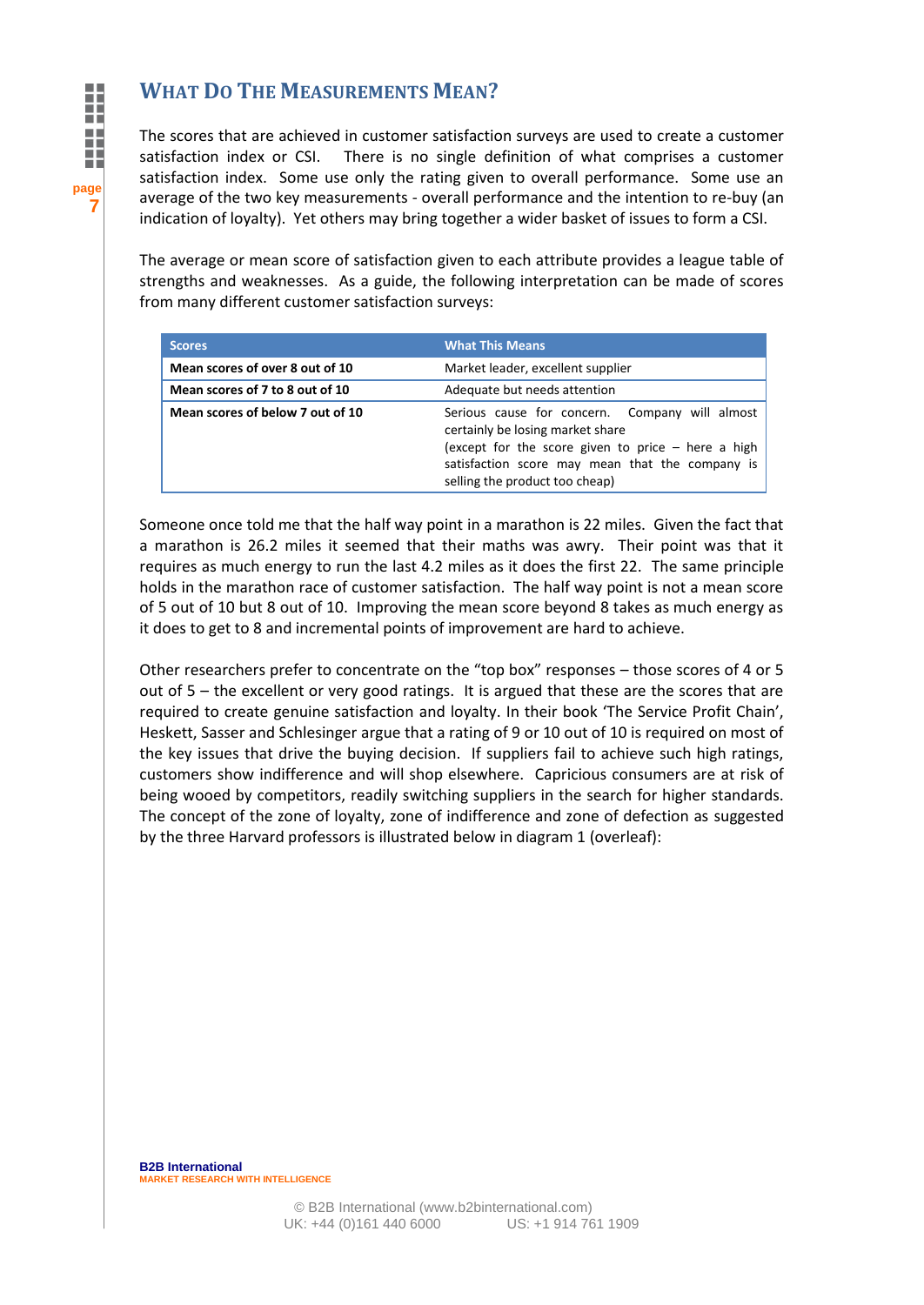

**Source:** *JL Heskett, The Service Profit Chain; The Free Press; New York 1997*

**Diagram 1:** *Customer satisfaction and the effect on customer loyalty*

This raises the interesting question – what is achievable and how far can we go in the pursuit of customer satisfaction. Abraham Lincoln's quote about fooling people could be usefully modified for customer satisfaction research to read "You can satisfy all the people some of the time, and some of the people all the time, but you cannot satisfy all the people all the time". As marketers we know that we must segment our customer base. It is no good trying to satisfy everyone, as we do not aim our products at everyone. What matters is that we achieve high scores of satisfaction in those segments in which we play. Obtaining scores of 9 or 10 from around a half to two thirds of targeted customers on issues that are important to them should be the aim. Plotting the customer satisfaction scores against the importance score will show where the strengths and weaknesses lie, (see diagram 2) with the main objective to move all issues to the top right box.





**B2B International MARKET RESEARCH WITH INTELLIGENCE** 

**page**

**8**

l

m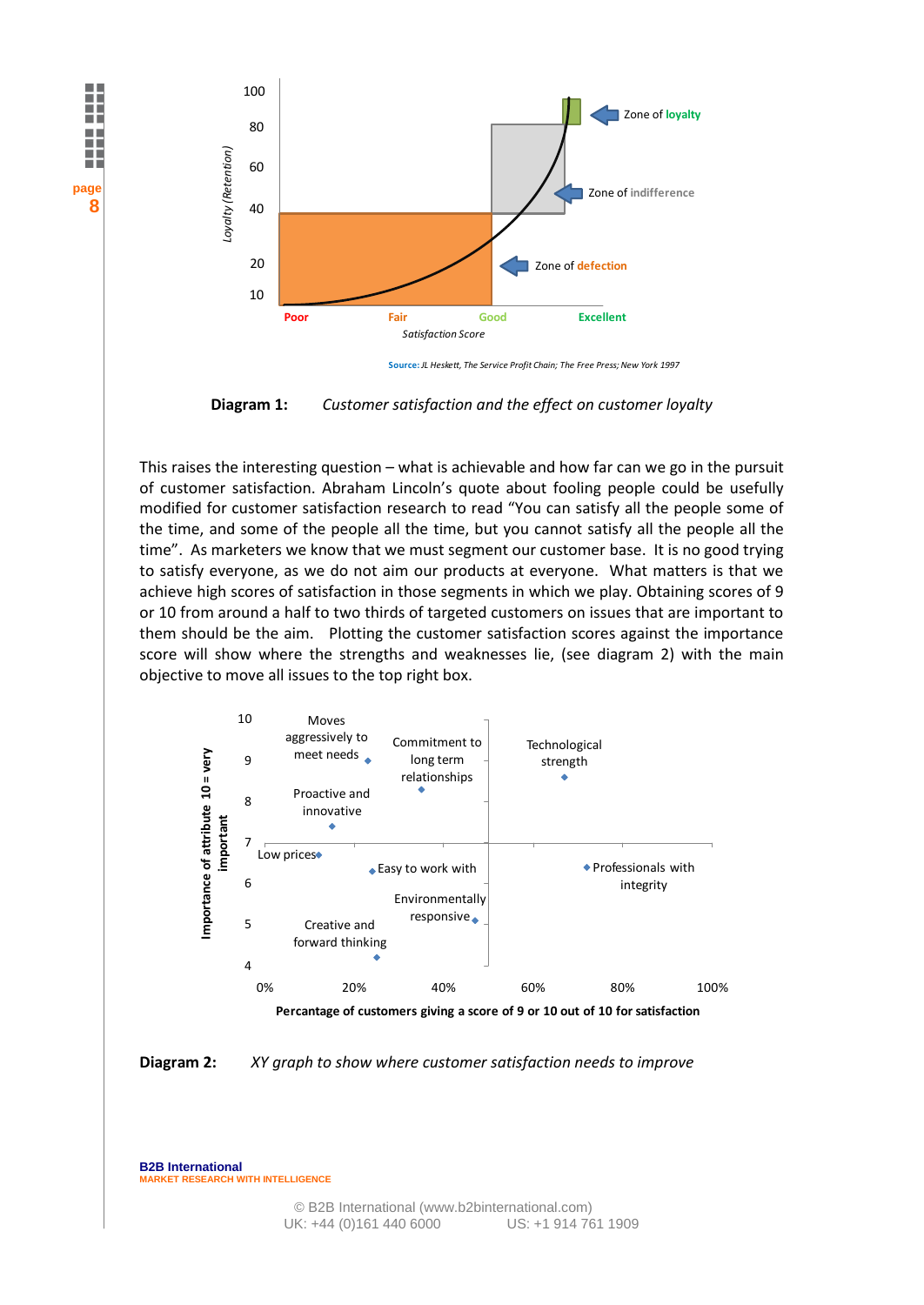# **HOW TO USE CUSTOMER SATISFACTION STUDIES TO GREATEST EFFECT**

No company can truly satisfy its customers unless top management is fully behind the programme. This does not just mean that they endorse the idea of customer satisfaction studies but that they are genuinely customer orientated.

Northwest Airlines, the scheduled airline based in Minneapolis/St Paul, makes an interesting case study. It has an excellent website and a sophisticated telephone sales centre; a senior executive responsible for customer service; a well thought-out frequent flyer programme; and twelve customer service commitments signed by Richard Anderson its chief executive.

It also appears to be carrying planeloads of disgruntled passengers. The American Customer Satisfaction Index, based on interviews with a random sample of 65,000 consumers, gave Northwest a score of 56 out of a possible 100. Of the 160 named corporations for which data is collected, only Pacific Gas & Electricity, the power utility that failed to keep the lights on in California, scored lower.

So what is Northwest doing wrong? A decision to remove children's meals from in-flight menus will not have helped its case. It is salutary to look at what rivals such as Continental Airlines have been doing right.

Continental was the success story of the 1990s in the US airline industry and, according to the ACSI, the only scheduled carrier to maintain customer satisfaction throughout the decade. Among the unconventional management methods introduced by Gordon Bethune, chairman and chief executive since 1994, is a \$65 cash bonus paid to employees each month if Continental is among the most punctual carriers. It makes sense to reward, in Pavlovian fashion, immediately after the event and not six or twelve months down the line when the effect will have been forgotten.

Two companies, both ostensibly committed to customer satisfaction, but one markedly outperforming the other. The customer satisfaction scores are only part of the story.

A customer satisfaction index is a snapshot at a point in time. People's views change continuously and the performance of companies in delivering customer satisfaction is also changing. Measuring satisfaction must be a continuous process. Tracking surveys provide benchmarks of one's own company's performance and, if competitor suppliers are also being measured, there will be measurements of relative performance. This places considerable onus on the researcher to design a survey that will accurately show real differences, one survey to another. The questionnaire needs to be consistent so there is no dispute about answers differing because of changes to questions. The sample of each survey must be large enough to provide a reliable base and the selection of the sample must mirror earlier surveys so like is being compared with like.

Benchmarking in customer satisfaction can go beyond comparisons with direct competitors. Some firms have taken this type of benchmarking a step further. Instead of just developing a benchmark on competitors, they identify the best firm in any industry at a particular activity. L.L. Bean may be benchmarked for telephone order processing or customer service. American Express may be benchmarked for billing and payment transactions.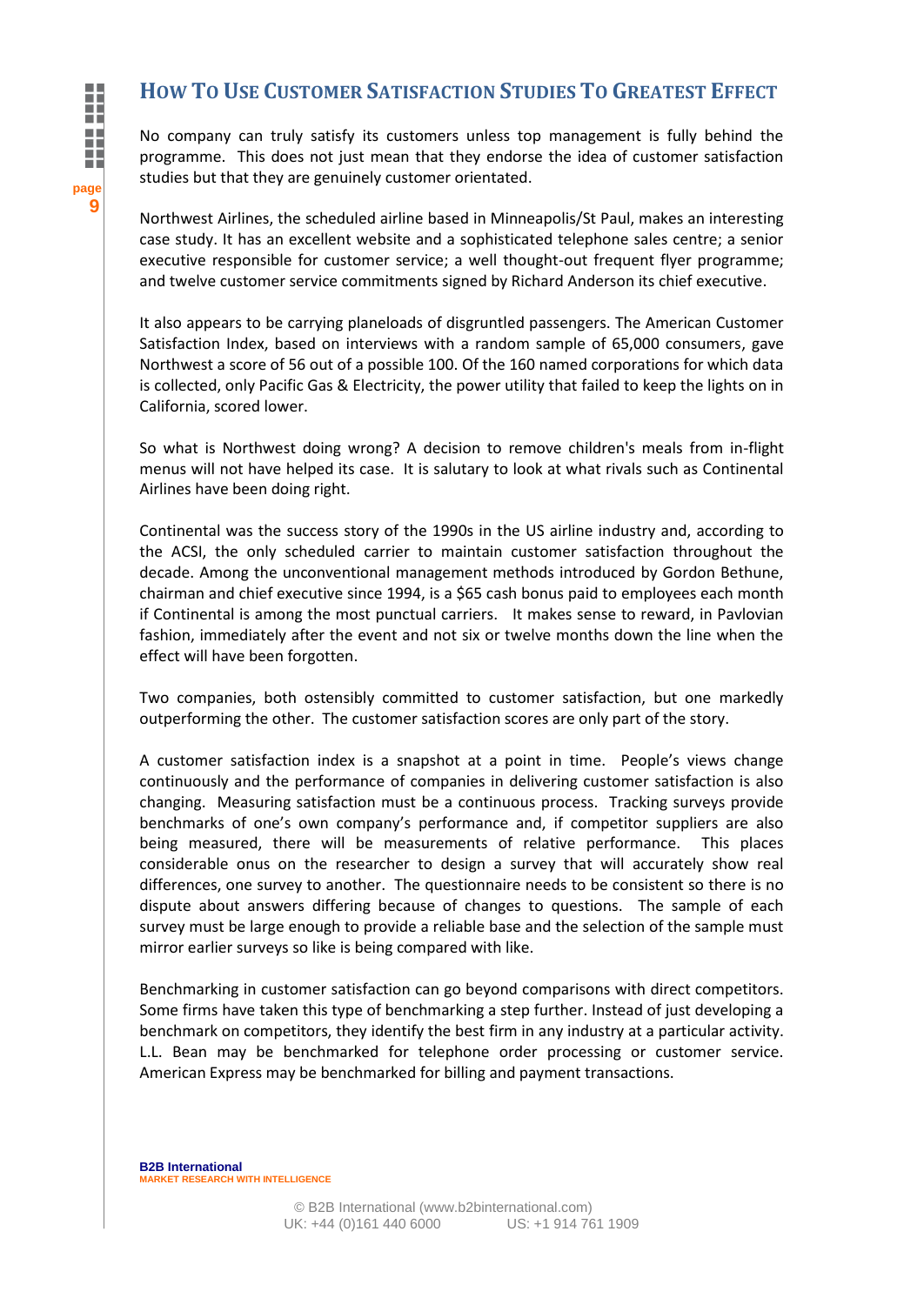There has been considerable research into the links between customer satisfaction and employee satisfaction – Kaplan & Norton (1996), McCarthy (1997), Heskett, Sasser & Schlesinger (1997). The argument is a very obvious one. Happy employees work harder and try harder and so create satisfied customers. A co-ordinated customer satisfaction programme should consider linking with an employee attitude survey. The employee attitude survey could also be used to check out how well staff believe they are satisfying customers as there could be a dangerous gap between internal perceptions of performance and those of customers.

# **DEVELOPING AN ACTION PLAN THAT RECTIFIES WEAKNESSES & BUILDS ON THE STRENGTHS**

The purpose of customer satisfaction research is to improve customer satisfaction and yet so often surveys sit collecting dust. Worse than that, customers have generously given their time to assist in the survey believing that some positive action will take place. Their expectations will have been raised. The process of collecting the data seems easier than taking action to improve satisfaction levels.

In any customer satisfaction survey there will be quick fixes – actions that can be taken today or tomorrow that will have immediate effect. These could be quite specific such as a newsletter, changes to the invoicing, or a hot-line for technical information. In the longer term, cultural changes may well be required to improve customer satisfaction, and that is more difficult.

A five-step process can be used to make these longer-term improvements:



#### **Step 1: Spot the gap**

- Look at the customer satisfaction data to see where there are low absolute scores and low scores relative to the competition
- Pay particular attention to those issues that are important to customers
- Assume the scores are correct unless there is irrefutable evidence to the contrary and remember, perceptions are reality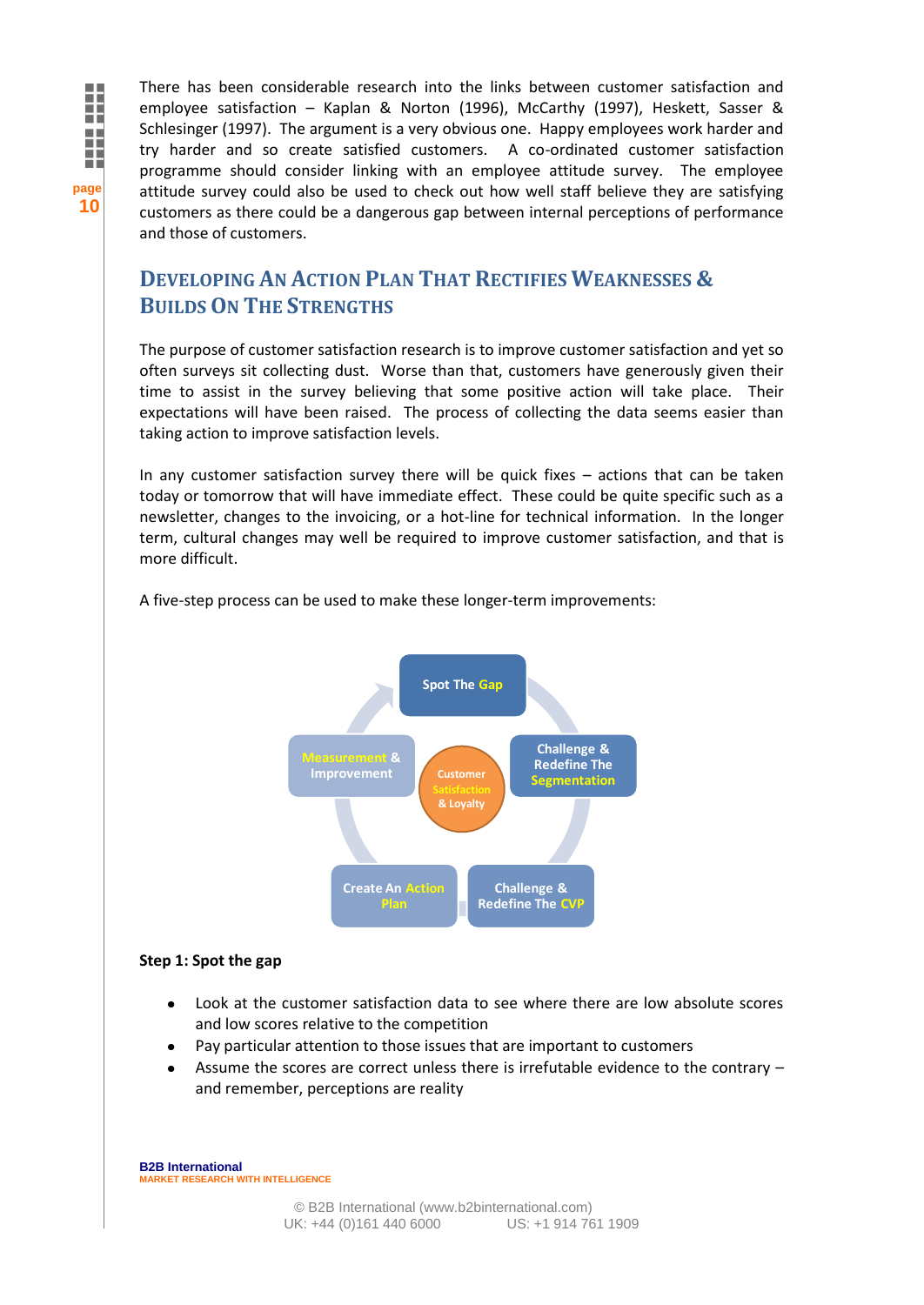#### **Step 2: Challenge and redefine the segmentation**

- How do satisfaction scores vary across different types of customer?
- Are segments correctly defined in the light of the customer satisfaction findings?
- How could a change in segmentation direct the offer more effectively and so achieve higher levels of satisfaction?

#### **Step 3: Challenge and redefine the customer value propositions**

- Are customer satisfaction scores low because the customer value proposition (CVP) is not being communicated effectively to the market?
- Are customer satisfaction scores low because the CVP is not being effectively implemented?
- Is the CVP right for the segment? How could a change in CVP achieve a higher customer satisfaction index (CSI)?

#### **Step 4: Create an action plan**

- Describe the problem  $\bullet$
- Think through the issues that need to be addressed and list them out
- Identify the root cause of the problems
- Identify any barriers that could stop the improvement taking place  $\bullet$
- Set measurable targets
- Allocated resources (usually money and people)
- Assign people and time scales to the tasks
- Measure and review progress

#### **Step 5: Measure and review**

- How has the customer satisfaction index (CSI) moved?
- Is the movement significant/real?
- Has the action recommended in the plan, taken place? Has it been enough? Has it had enough time to work?
- Revisit the steps spot the gap, challenge the segmentation and CVP, more action

Many of the issues that affect customer satisfaction span functional boundaries and so organisations must establish cross-functional teams to develop and implement action plans. One of the best ways of achieving this involvement by different groups of employees is to involve them in the whole process.

When the survey results are available, they should be shared with the same groups that were involved right at the beginning. Workshops are an excellent environment for analysing the survey findings and driving through action planning. These are occasions when the survey data can be made user friendly and explained so that it is moved from something that has been collected and owned by the researcher to something that is believed in and found useful by the people that will have to implement the changes.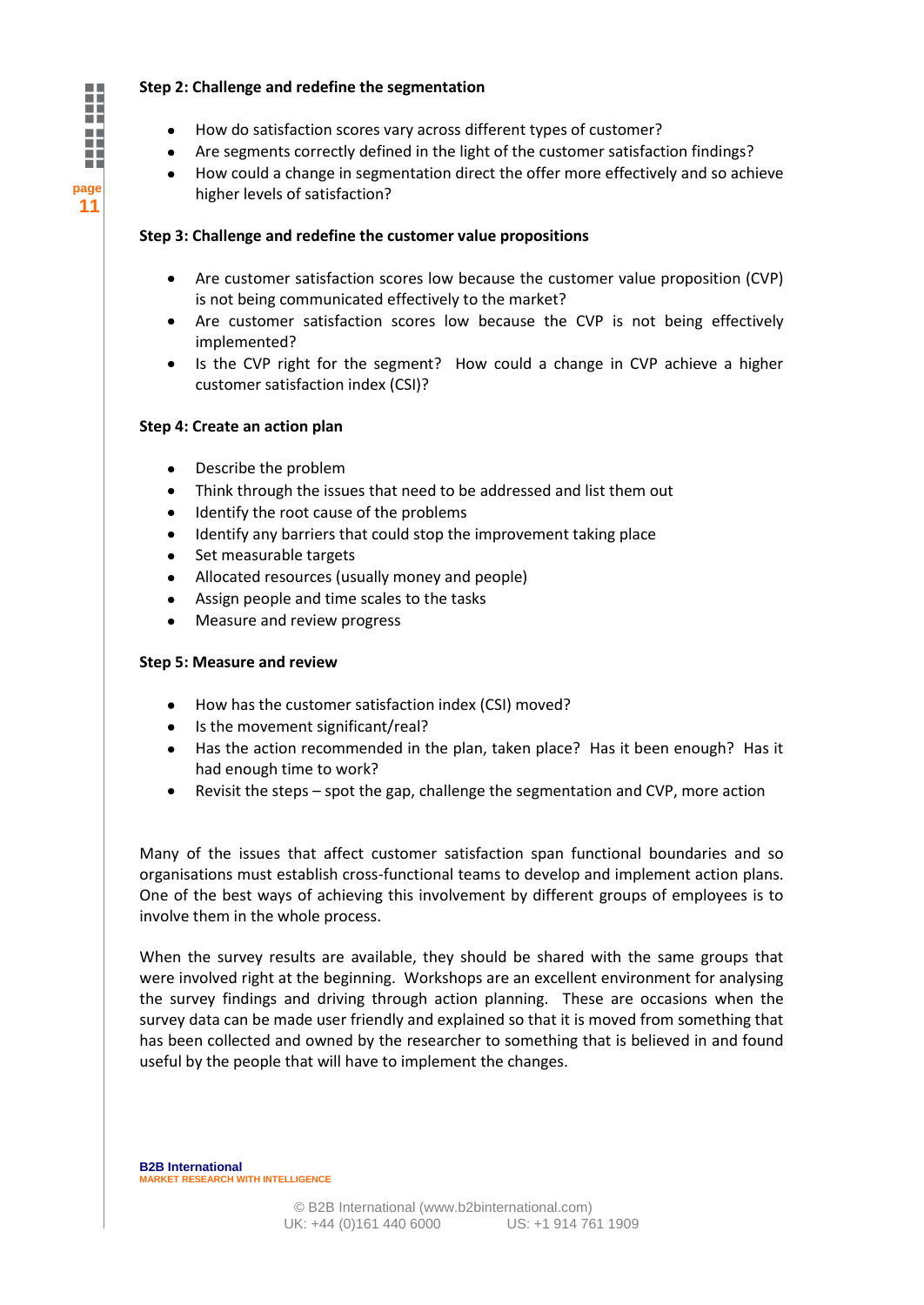**page 12**

As with all good action planning, the workshops should deliver mutually agreed and achievable goals, assigned to people who can make things happen, with dates for achievements and rewards for success. Training may well be required to ensure that employees know how to handle customer service issues and understand which tools to use in various situations. Finally, there should be a constant review of the process as improving customer satisfaction is a race that never ends.